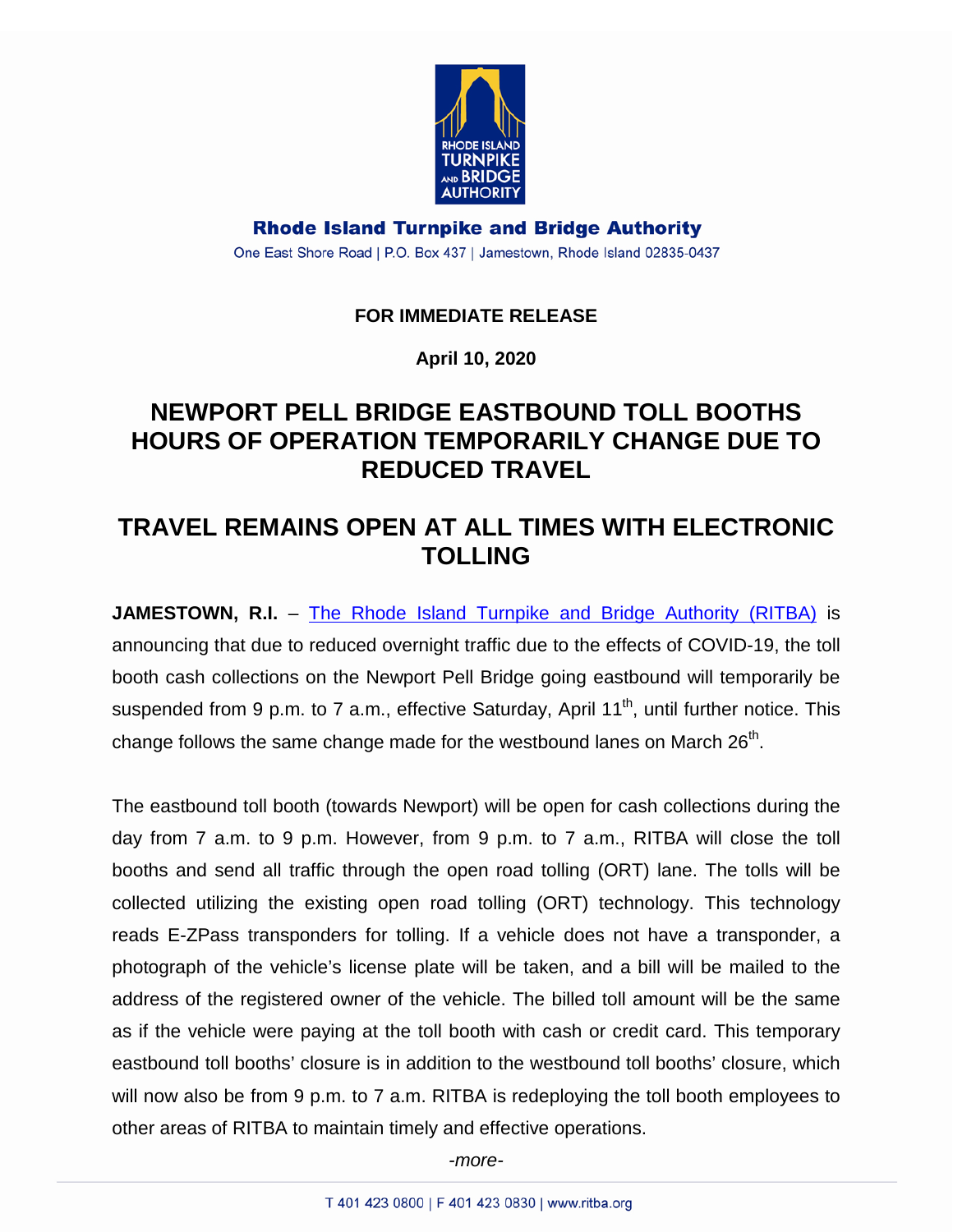

## **Rhode Island Turnpike and Bridge Authority** One East Shore Road | P.O. Box 437 | Jamestown, Rhode Island 02835-0437

The tolls can be paid via mail, at the dropbox located at the Jamestown office, online at [www.ezpassritba.com,](http://www.ezpassritba.com/) or over the phone Monday through Friday from 9 a.m. to 5 p.m. at 1-877-743-9727. RITBA is encouraging customers to sign up for E-ZPass and utilize the online tools available to manage their accounts and pay for tolls, as call volume is expected to increase as a result of these changes. RITBA is asking its existing customers to log in to their accounts and update all vehicle, address, and credit card information to avoid unpaid tolls.

The temporary closure of the eastbound toll booths from 9 p.m. to 7 a.m. will necessitate the closure of the Conanicus Avenue entrance ramp to the eastbound lanes of the toll plaza. Local traffic will be required to access the bridge via North Road and Route 138. (See attached diagram for detour routes).

###

**CONTACT: Bianca Costantino [bcostantino@rdwgroup.com](mailto:bcostantino@rdwgroup.com) 401.521-2700**